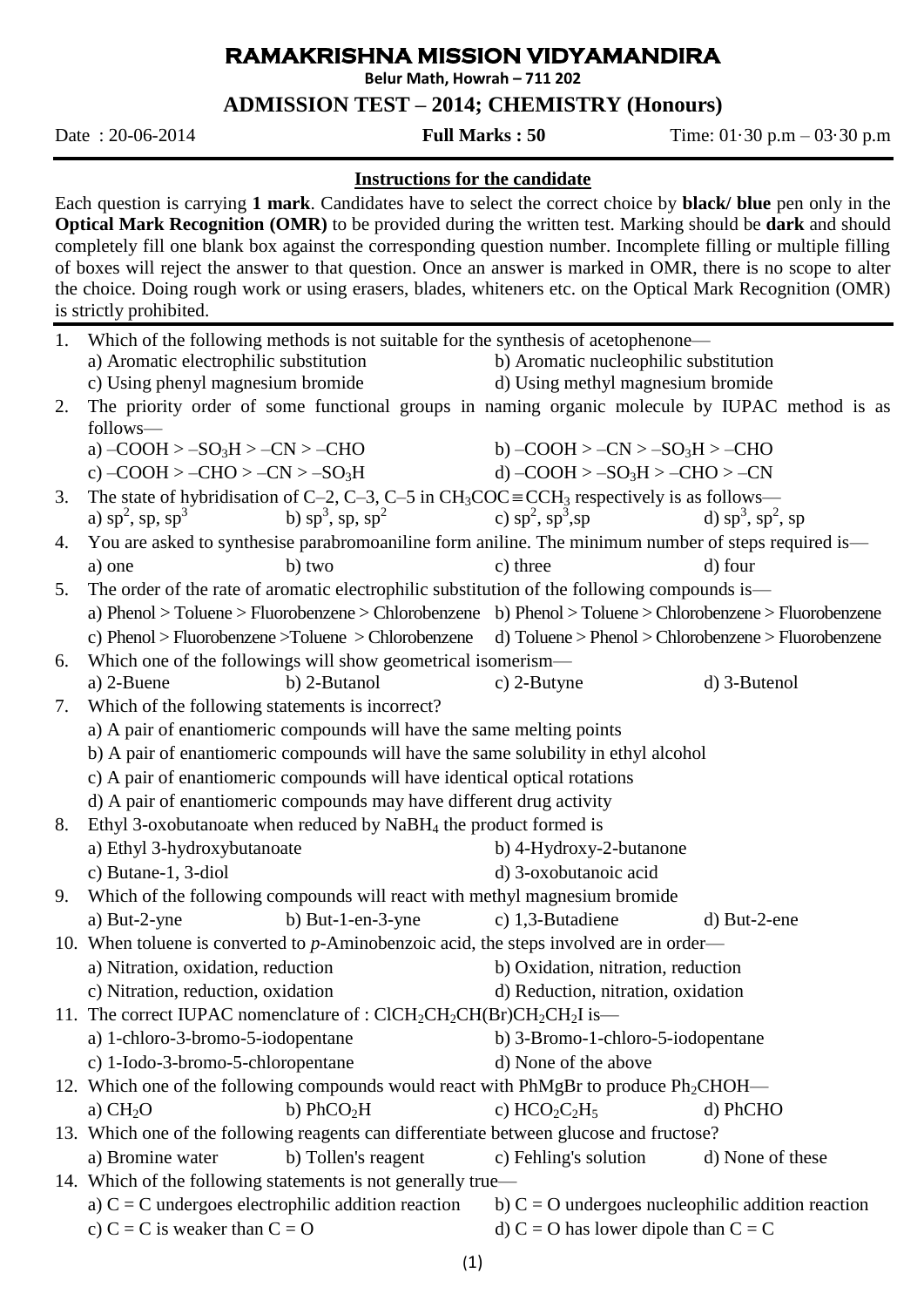|                                                    |                                                                                                                                                                |                                                                                | 15. What is the number of primary alcohols possible with the molecular formula $C_5H_{12}O$ ?                           |                                              |  |  |
|----------------------------------------------------|----------------------------------------------------------------------------------------------------------------------------------------------------------------|--------------------------------------------------------------------------------|-------------------------------------------------------------------------------------------------------------------------|----------------------------------------------|--|--|
|                                                    | a) $5$                                                                                                                                                         | b) 4                                                                           | c) $3$                                                                                                                  | $d)$ 2                                       |  |  |
|                                                    | 16. Which of the following species is well known?                                                                                                              |                                                                                |                                                                                                                         |                                              |  |  |
|                                                    | a) $PCl6^-$                                                                                                                                                    | $b)$ $PbI4$                                                                    | c) $PI_5$                                                                                                               | d) $PBr_6^-$                                 |  |  |
|                                                    |                                                                                                                                                                |                                                                                |                                                                                                                         |                                              |  |  |
|                                                    |                                                                                                                                                                |                                                                                | 17. Which of the following element(s) has or have a positive value of electron affinity?                                |                                              |  |  |
|                                                    | a) All of these Ne                                                                                                                                             | b) Ne                                                                          | c) $Zn$                                                                                                                 | d) Ba                                        |  |  |
|                                                    |                                                                                                                                                                | 18. Which of the following molecules has the least value of ionization energy? |                                                                                                                         |                                              |  |  |
| b) $N_2$<br>d) NO <sub>2</sub><br>a) NO<br>c) $O2$ |                                                                                                                                                                |                                                                                |                                                                                                                         |                                              |  |  |
|                                                    |                                                                                                                                                                | 19. Which of the following compounds has the lowest melting point?             |                                                                                                                         |                                              |  |  |
|                                                    | a) $AlBr3$                                                                                                                                                     | b) $HgCl2$                                                                     | c) $CaCl2$                                                                                                              | $d)$ AlCl <sub>3</sub>                       |  |  |
|                                                    | 20. ${}^{3}_{1}$ H is prepared by the reaction—                                                                                                                |                                                                                |                                                                                                                         |                                              |  |  |
|                                                    | a) ${}_{3}^{6}Li + {}_{0}^{1}n \rightarrow {}_{2}^{4}He + {}_{1}^{3}H$<br>b) ${}_{3}^{7}Li + {}_{0}^{1}n \rightarrow {}_{2}^{4}He + {}_{1}^{3}H + {}_{0}^{1}n$ |                                                                                |                                                                                                                         |                                              |  |  |
|                                                    |                                                                                                                                                                |                                                                                |                                                                                                                         |                                              |  |  |
|                                                    | c) ${}^{10}_{5}B + {}^{4}_{2}He \rightarrow {}^{11}_{6}C + {}^{3}_{1}H$                                                                                        |                                                                                | d) ${}_{2}^{3}He + {}_{1}^{2}H \rightarrow 2{}_{1}^{1}H + {}_{1}^{3}H$                                                  |                                              |  |  |
|                                                    | 21. An inorganic substance liberates $O_2$ when heated, turns an acid solution of KI violet, and reduces acidified<br>$KMnO4$ . The substance is               |                                                                                |                                                                                                                         |                                              |  |  |
|                                                    | a) $H_2O_2$                                                                                                                                                    | b) $SO2$                                                                       | c) $KNO3$                                                                                                               | d) $Pb(NO3)2$                                |  |  |
|                                                    | 22. Ozone is a powerful oxidizing agent. It is—                                                                                                                |                                                                                |                                                                                                                         |                                              |  |  |
|                                                    | a) Second only to $F_2$ in oxidizing power                                                                                                                     |                                                                                | b) Second only to $O_2$ in oxidizing power                                                                              |                                              |  |  |
|                                                    | c) Second only to $Cl2$ in oxidizing power                                                                                                                     |                                                                                | d) Second only to $MnO4-$ in oxidizing power                                                                            |                                              |  |  |
|                                                    | 23. Calgon, used as a water softner, has the formula—                                                                                                          |                                                                                |                                                                                                                         |                                              |  |  |
|                                                    |                                                                                                                                                                |                                                                                |                                                                                                                         |                                              |  |  |
|                                                    | a) $\text{Na}_2[\text{Na}_4(\text{PO}_3)_6]$                                                                                                                   | b) $\text{Na}_4[\text{Na}_2(\text{PO}_3)_6]$                                   | c) $\text{Na}_2[\text{Na}_4(\text{PO}_4)_5]$                                                                            | d) $\text{Na}_4[\text{Na}_2(\text{PO}_4)_6]$ |  |  |
|                                                    |                                                                                                                                                                | 24. Which of the following pairs have almost identical geometry?               |                                                                                                                         |                                              |  |  |
|                                                    | a) NH <sub>3</sub> and H <sub>3</sub> O <sup>+</sup>                                                                                                           | b) $H_3O^+$ and BF <sub>3</sub>                                                | c) $NH_4^+$ and $H_3O^+$                                                                                                | d) $H_2O$ and $NH_3$                         |  |  |
|                                                    | 25. Which of the following ions does not exist?                                                                                                                |                                                                                |                                                                                                                         |                                              |  |  |
|                                                    | a) $B^{3+}$                                                                                                                                                    | b) $Al^{3+}$                                                                   | c) $Pb^{2+}$                                                                                                            | $d)$ $T1^+$                                  |  |  |
|                                                    |                                                                                                                                                                |                                                                                | 26. Which of the following bonding pattern or patterns can be expected from in its compounds?                           |                                              |  |  |
|                                                    | a) All of these                                                                                                                                                | $b) = C =$                                                                     | c) $\sum C$ :                                                                                                           | $d)$ $C =$                                   |  |  |
|                                                    |                                                                                                                                                                |                                                                                | 27. Which of the following molecules contains the maximum number of P-H bonds?                                          |                                              |  |  |
|                                                    | a) $H_3PO_2$                                                                                                                                                   | b) $H_3PO_4$                                                                   | c) $H_3PO_3$                                                                                                            | d) $H_4P_2O_7$                               |  |  |
|                                                    | 28. All the halogens are coloured. The colours arise due to-                                                                                                   |                                                                                |                                                                                                                         |                                              |  |  |
|                                                    | a) absorption of light which causes an electron to jump from the ground state to a higher state                                                                |                                                                                |                                                                                                                         |                                              |  |  |
|                                                    | b) emission of light due to transfer of an electron from a higher state to the ground state<br>c) strong oxidising power of the halogens                       |                                                                                |                                                                                                                         |                                              |  |  |
|                                                    |                                                                                                                                                                |                                                                                |                                                                                                                         |                                              |  |  |
|                                                    | d) weak Van der Waals forces among the halogen molecules                                                                                                       |                                                                                |                                                                                                                         |                                              |  |  |
|                                                    | 29. The conductivity of pure HF is comparable with that of-                                                                                                    |                                                                                |                                                                                                                         |                                              |  |  |
|                                                    | a) pure water                                                                                                                                                  | b) pure $H_2SO_4$                                                              | c) dilue $HNO3$                                                                                                         | d) pure acetone                              |  |  |
|                                                    |                                                                                                                                                                |                                                                                | 30. The molar mass of glucose is 180 g mol <sup>-1</sup> and $N_A$ is the Avogadro constant. Which one of the following |                                              |  |  |
|                                                    | statements is not correct?                                                                                                                                     |                                                                                |                                                                                                                         |                                              |  |  |
|                                                    | a) An aqueous 0.5 M solution of glucose is prepared by dissolving 90 g of glucose to give 1000 $\text{cm}^3$ of                                                |                                                                                |                                                                                                                         |                                              |  |  |
|                                                    | solution.                                                                                                                                                      |                                                                                |                                                                                                                         |                                              |  |  |
|                                                    | b) 1.00 mmol amount of glucose has a mass of 180 mg.                                                                                                           |                                                                                |                                                                                                                         |                                              |  |  |
|                                                    | c) 0.0100 mol of glucose comprises of 0.0100 x 24 x $N_A$ atoms.                                                                                               |                                                                                |                                                                                                                         |                                              |  |  |
|                                                    | d) 100 cm <sup>3</sup> of a 0.10 M solution contain 18 g of glucose.                                                                                           |                                                                                |                                                                                                                         |                                              |  |  |
|                                                    | 31. Which structure describes best the crystal system of iron in which the coordination number is 8?                                                           |                                                                                |                                                                                                                         |                                              |  |  |
|                                                    | a) simple cubic                                                                                                                                                |                                                                                | b) body-centered cubic                                                                                                  |                                              |  |  |
|                                                    | c) hexagonal closest packing                                                                                                                                   |                                                                                | d) cubic closest packing                                                                                                |                                              |  |  |
|                                                    | 32. For the 1 <sup>st</sup> order reaction $N_2O_5 \rightarrow NO_2 + O_2$                                                                                     |                                                                                |                                                                                                                         |                                              |  |  |
|                                                    |                                                                                                                                                                | a) the concentration of the reactants decreases exponentially with time        |                                                                                                                         |                                              |  |  |
|                                                    |                                                                                                                                                                | b) the half-life of the reaction decreases with increasing in temperature      |                                                                                                                         |                                              |  |  |
|                                                    | c) the half-life of the reaction depends on the initial concentration of the reactants                                                                         |                                                                                |                                                                                                                         |                                              |  |  |
|                                                    | d) the reaction proceeds to 99.6% completion after eight half-life duration                                                                                    |                                                                                |                                                                                                                         |                                              |  |  |
|                                                    |                                                                                                                                                                |                                                                                |                                                                                                                         |                                              |  |  |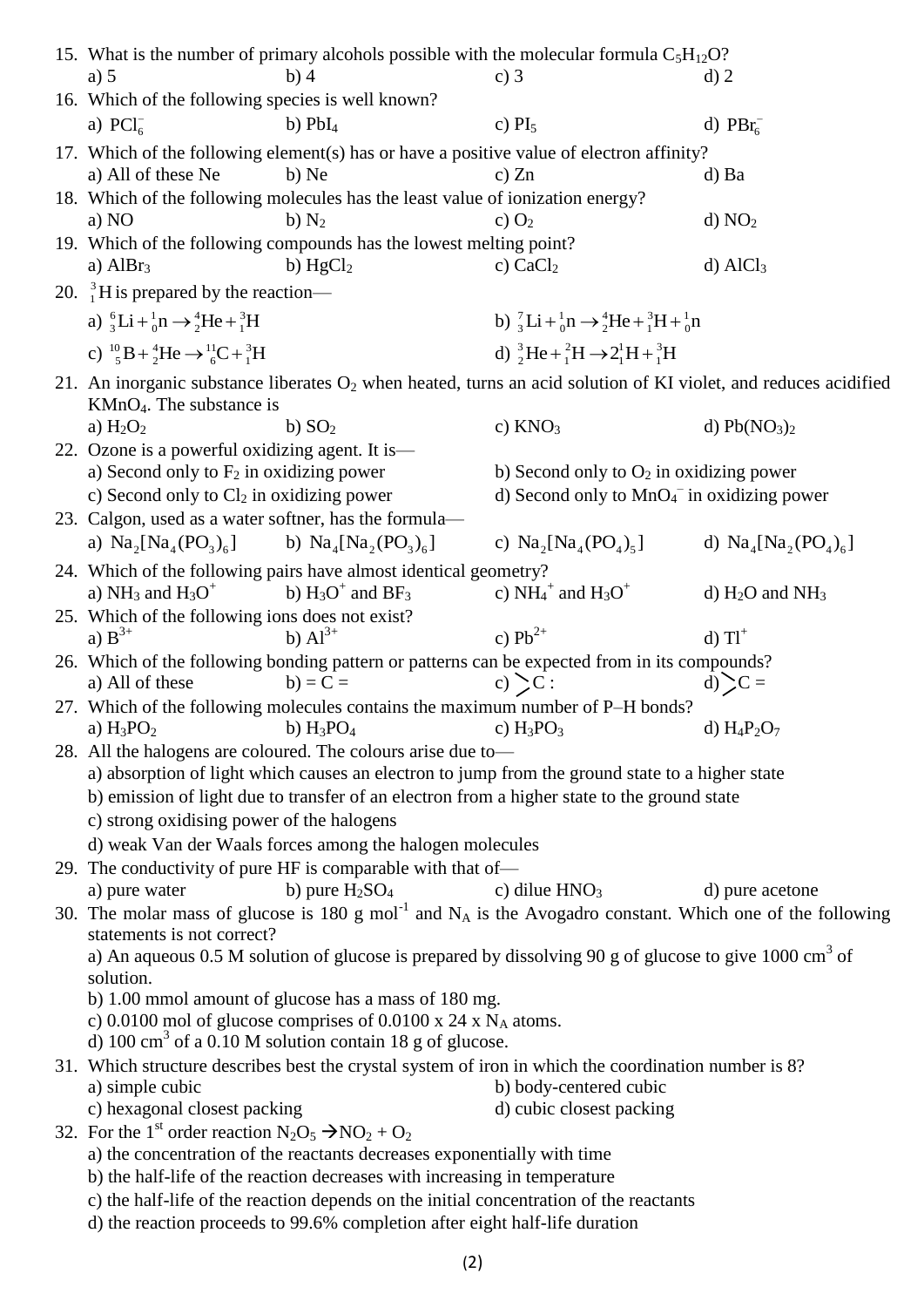33. The reaction of sulphonation of naphthalene (A) is under consideration : As the reaction proceeds it is observed that the  $\alpha$ -sulphonation (B) is the primary process though in the mixture  $\beta$ -sulphonated (C) naphthalene is also found in little amount. With prolonged treatment i.e sulphonation for long duration with heating leads to the  $\beta$ -sulphonated compound as the major product. The inter-conversion between  $\alpha$  and  $\beta$ product is not considered. Which of the following options regarding the above reaction is/are correct?



34. For the dimerization reaction  $2C_5H_6$  (g)  $\rightarrow C_{10}H_{12}$  (g), a typical kinetics is followed assuming the ideal behavior of the gases which is plotted as follow:



[A is the reactant, here  $C_5H_6$ ].

Pick up the correct choice(s) from the followings.

- a) The reaction is completed in finite time
	-
- $^{0}$  + Bt
- c) The reaction is a second order reaction d) The order of the reaction is fractional
- 35. Here is a cell reaction  $Pb(s) + Hg_2SO_4(s) \rightarrow 2Hg(1) + PbSO_4(s)$ . Choose the appropriate cell diagram from followings
	-
	- c)  $Hg(1)$ |  $Hg_2SO_4(s)$ | $K_2SO_4(aq)$ | $PbSO_4(s)$ | $Pb(s)$  d)  $Hg(1)$ |  $Hg_2SO_4(s)$ | $PbSO_4(s)$ | $Pb(s)$
	- a)  $Pb(s)| PbSO_4(s)|Hg_2SO_4(s)|Hg(1)$  b)  $Pb(s)| PbSO_4(s)|K_2SO_4(aq)|Hg_2SO_4(s)|Hg(1)$ 
		-

**Statement for Question 36 and 37**. Corrosion of metals is associated with electrochemical reactions. This also applies for the formation of rust on iron surfaces, where the initial electrode reactions usually are:

 $Fe(s) \rightarrow Fe^{2+} (aa) + 2 e^-$ 

 $O_2(g) + 2 H_2O(l) + 4 e^- \rightarrow 4 OH^{\dagger}$  (aq)

An electrochemical cell in which these electrode reactions take place is constructed. The temperature is 25 °C. The cell is represented by the following cell diagram:

 $Fe(s) | Fe^{2+} (aq) || OH^{-} (aq), O_2(g) | Pt(s)$ 

Standard electrode potentials (at 25 ºC):

 $\text{Fe}^{2+}$  (aq) + 2 e<sup>-</sup>  $\rightarrow$  Fe(s)  $E^{0}$  = - 0.44 V

$$
O_2(g) + 2 H_2O(l) + 4 e^- \rightarrow 4 OH^- (aq) E^0 = 0.40 V
$$

- 36. The standard electromotive force (the standard cell voltage) at 25 ºC and the overall reaction are a) -0.04 and 2 Fe + O<sub>2</sub> + 2 H<sub>2</sub>O  $\rightarrow$  2 Fe<sup>2+</sup> + 4 OH b) 0.04 and Fe +  $\frac{1}{2}$  O<sub>2</sub> + H<sub>2</sub>O  $\rightarrow$  Fe<sup>2+</sup> + 2 OH c) 0.84 and 2 Fe + O<sub>2</sub> + 2 H<sub>2</sub>O  $\rightarrow$  2 Fe<sup>2+</sup> + 4 OH d) 0.44 and 2 Fe + O<sub>2</sub> + 2 H<sub>2</sub>O  $\rightarrow$  2 Fe<sup>2+</sup> + 4 OH
- 37. The E of the cell for the condition  $[Fe^{2+}] = 0.15$ ,  $p(O_2) = 0.7$  bar,  $pH_{right hand half cell} = 9.0$  is a) -2.19V b) 2.19V c) -1.19 V d) 1.19V
- 38. 3.00 mol of  $CO<sub>2</sub>$  gas expands isothermically (in thermal contact with the surroundings; temperature = 15°C) against a fixed external pressure of 1.00 bar. The initial and final volumes of the gas are 10.0 dm<sup>3</sup> and  $30.0 \text{ dm}^3$ , respectively.

Choose the correct option for the change of entropy for both system and the surroundings,

a)  $\Delta S_{sys} > 0$   $\Delta S_{sur} = 0$  b)  $\Delta S_{sys} < 0$   $\Delta S_{sur} > 0$  c)  $\Delta S_{sys} > 0$   $\Delta S_{sur} < 0$  d)  $\Delta S_{sys} = 0$   $\Delta S_{sur} = 0$ 39. When an ideal, monatomic gas expands reversibly from  $V_1$  to  $V_2$ , a work is performed by the system, W =

-pdV. [W and p are the work and the pressure of the gas, respectively]

The gas will perform less work in an adiabatic expansion than in an isothermal expansion. Is this because the adiabatic expansion is characterized by

- 
- c) No heat is supplied to the gas d) All are correct
- a) The volume of the gas is constant b) The expansion is always reversible
	-